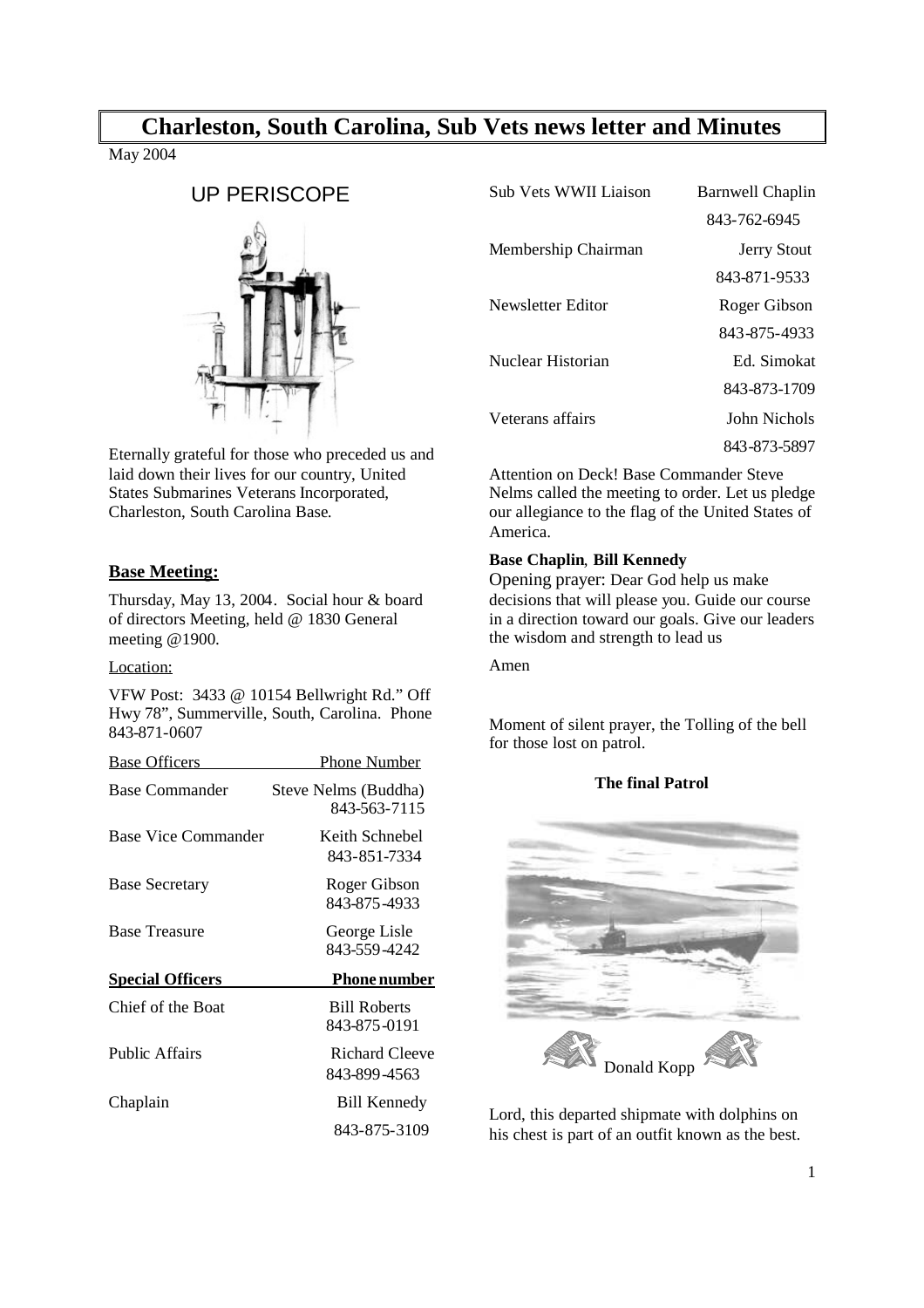Make him welcome and take him by the hand. You'll find without a doubt he was the best in all the land. So, heavenly Father, add his name to the roll of our departed ship mates still on patrol. Let them know that we who survive will always keep their memories alive.

#### **May's Subs Lost**

USS LAGARTO (SS-371) May 3, 1945 USS RUNNER (SS-275) May 28, 1943

## **USSVI Creed**

To perpetuate the memory of our shipmates who gave their lives in the pursuit of their duties while serving their country. That their dedication, deeds, and supreme sacrifice be a constant source of motivation toward greater accomplishments, Pledge loyalty and Patriotism to the United States Government

#### **Cob**

The board was polled; Base Commander, Vice Commander, Secretary present Treasurer absent. "We have a "Ouorum"

# *Minutes of the April 8th meeting*

#### **Base Commander:**

Good evening; new people will you introduce your selves: Charlie Watkins, Jerry Wagner, Glen Smallwood and Theron Irving, **Welcome Aboard!**

**Base Secretary**, next month **elections**, email and attachments; learn how to open these Petersen explained how he resolved his problem oh yes clean out your mail box.. Motion to accept the minutes, this was seconded and passed by the members.

#### **Vice Commander**

Covered the practice for the pall bearers; everyone that signed up showed up. Pall bearers at tonight's meeting pick up a list of commands that we will be using at the battery.

Remember the busses will be running at 0600 in the morning and taking you to the battery; a large parking area has been set up across from the Magnolia cemetery. Remember the busses

are one way only; you will have to walk back to your car or find another way.

Base Commanders assumption, after the procession gets started the battery area will probably be a ghost town, so ther should not be a problem to have someone come and pick you up, of course some of us will probably get stranded and will probably have to go some where to get a drink until you get someone to pick you up!

#### Vice commander

Comments on how we will proceed as we approach the Civil War Memorial and set the coffins down on the "Beers" if you get down early we can practice a few steps, remember the group leaders will take charge as we leave the casket. Muster be at the area at 0700 latest, we have to line up at 0745 to receive the caskets from the hearses. "We will fine tune as needed"

Base Commander, once we leave the "Beers" we are done. For the people who are walking in the precession there will be person to direct you to the staging area. Remember the pall bearers you need to pick up your arm band and white gloves, there will be tables set up.

Last Wednesday we were interviewed by channel 5 at Steve's ranch and will be aired on the following Wednesday.

Members were asked if another practice would help us, the conscious was yes, the question was asked what time, Wednesday evening at 1800 at Steve's place.

Question brought up if any tapes would be available on the interviews and of the funeral, "action item (Billy Gadsden)" on the tapes.

Julian's son did the interviews from channel 5. Any more questions about the Hunley! None!

Base Commander gave the treasurers report for George Lisle, note to the Chaplin Bill Kennedy about George, yes he does have prostate cancer and will undergo radiation treatments so keep tract of him please. George is in good spirits, so let's keep him in your prayers.

Treasurer's report; yes we have some monies in the bank.

# **COB**

Has some yard covering for free, call him and pick it up, wood workers next week on Little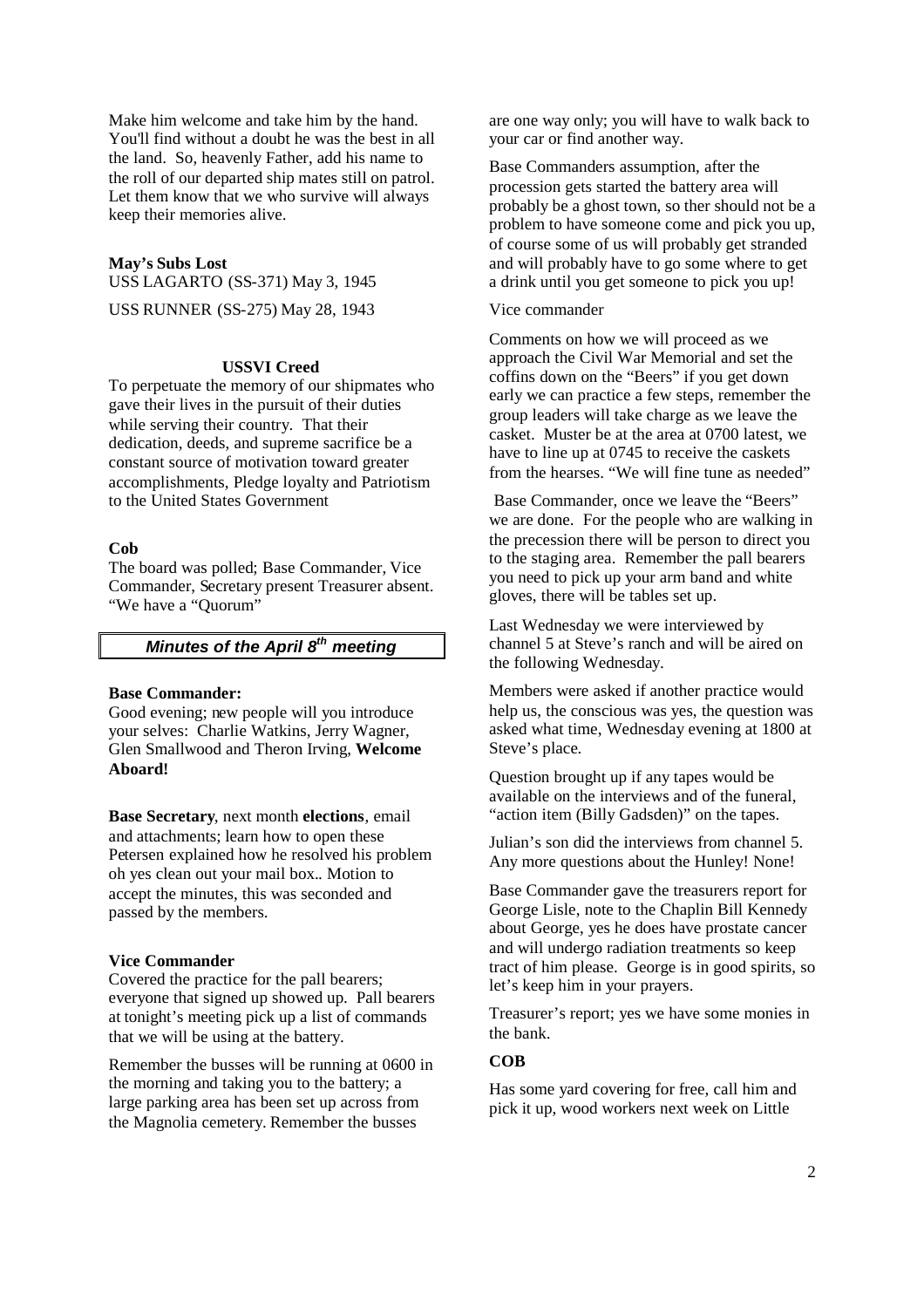David, planking and painting, check your email for the working parties.

## **Chaplin**

Some input about the practice on Saturday for the Hunley funeral, I noticed that most of the torpedo men fell in love with that woman and were in awe of her leadership qualities, after a short discussion from her everyone listed and not a sound was heard except her voice. Paul sent me an email (note he also had a shirt on today) the email read

# **A true statement! Life is simple, either you are qualified or your not!**

Sad News: Admiral Ozz has passed away, most of us knew about that, and we also lost Donald KOPP this last Monday.

Hospital info, Curley was in for back surgery you can see his stitches, Ed Simokat was at the meeting but left to go home he wasn't feeling to good and I wasn't given permission to give his speech tonight, a call from Ed Chandler Chaplin of the Aiken base, a Tom Antos is in MUSC with Leukemia. Arthur O Mealy and Jerry Madison will be in hospital for some operations so keep there guys in your prayers and if there is anything we can do let us know.

#### **Richard Cleve public affairs officer**

Web site is up and running, we are also making an album on the Little David from the start to finish, all those who took pictures we need them to put into the book, especially the rare ones with Jim Eckles using both hands. Two albums will be made up one for us and the other to the Berkeley museum this to show the progress that was done.

Jim Eckles discussed an outing he had with some Torpedo men and a party they had, had to do with Popsicle's.

#### **Sub-vets WWII, Barnwell Chaplin.**



Change in the meeting April 22 is the next meeting at Ryan's in Summerville at 1200 do to conflicts. The question was brought up about the running conflict with the Nukes but there are

welcome also. The WW!! Members would like some new people show up at the meetings our numbers are dwindling and you new associates would be welcomed.

#### Base Commander:

District (4) conference in Jacksonville Florida we have the registration forms at the desk Keith Con and a couple of other people, also the Aiken branch, we are going to make a power point presentation to put in our bid in at first we didn't have anybody to compete with but now we do the Biloxi Mississippi base is a contender.

Notice, from the nuclear school command, and the Charleston council of the Navy League they will start a series of meetings that will happen every eight weeks (from the Navy League)

Distinguished flag officers from submarine, surface forces aviation and others are coming to Charleston every eight weeks to talk to the graduating classes of the nuclear power school this is a two day evaluation they will be available Thursday evening to speak to other members of our Local Navy family. Accordingly the Navy League or the Naval Submarine League will hosting cocktails followed by a dinner and a speech by these flag officers, they will probably use the recent renovated red bank club to host these events to maximize the opportunity for active daily members to hear the distinguished Navy Leaders, we will be working with Local MOAA and USSVI Chapters se to if they would be interested in attending these events this will be a exceptional opportunity to interact with active Navy and other service organizations. June the third is the first one, July 29, and Sep 23, and we will post the others in the news letter, if your interested and want to get the straight news instead of what we get from the news media, this would be a good opportunity. The Base commander was quite forward in what his thoughts are of the News Media!

#### **DUES**

Our list and phone tree is being updated monthly we have been carrying dinks on our sailing list for quit some time some people are seven years behind, National will drop you in April if you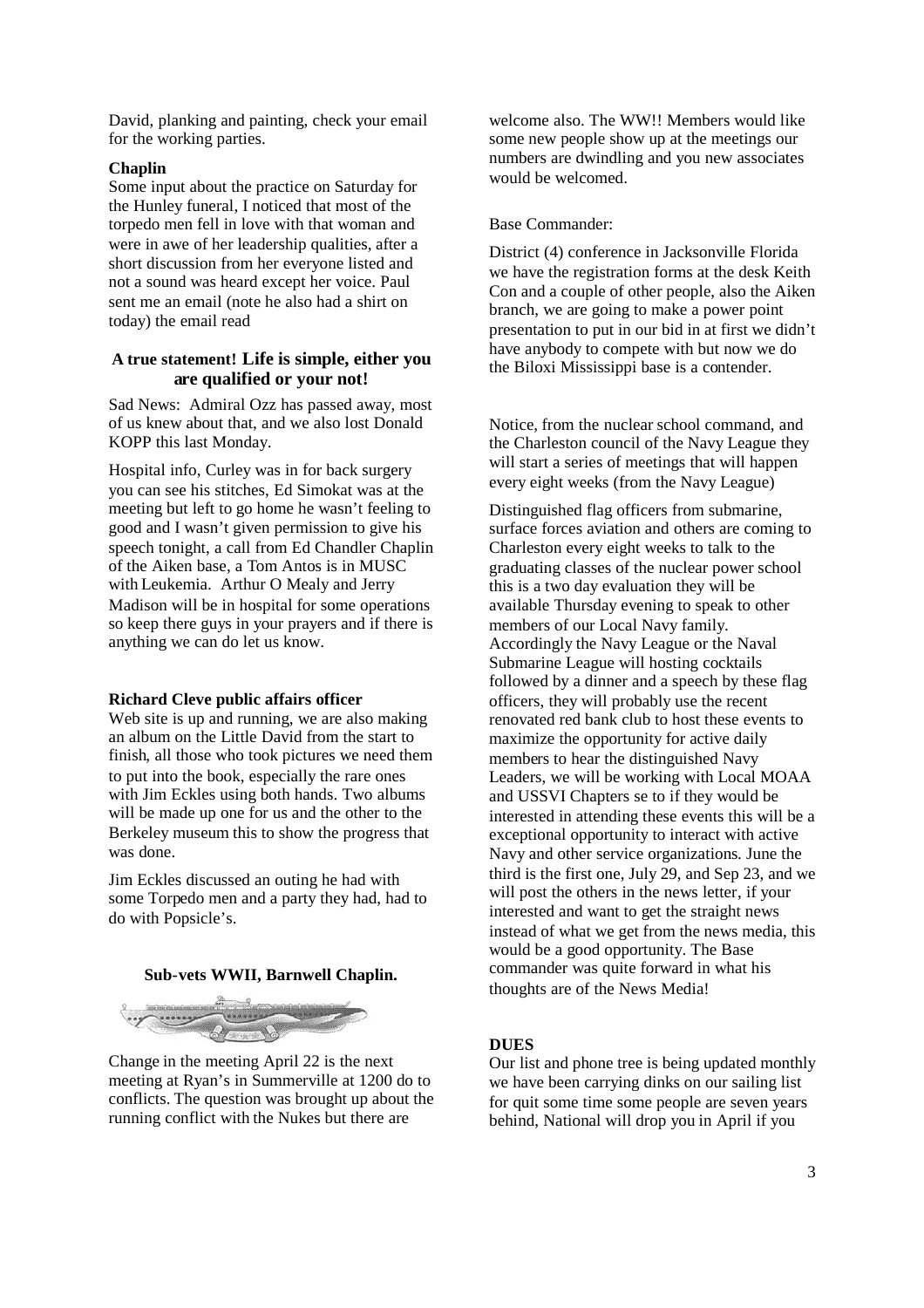get behind, then you must be reinstated yourself and start all over again. We give you the benefit of the doubt; May's news letter will have the names of the **DINK'S** after the news letter goes out with the name of all the Dinks and we get no response from you; we will drop you off our list and stop sending you the news letter, (unless you are invalided)

Additional information, some of the members think if you a life member of national you're a life member of Charleston base, not so, but the option is available to become a life member of Charleston base, see the base secretary and/or the membership chairman. The bottom line is we are wasting money on stamps and post cards for individuals who don't want to participate.

#### Stacy!

Point suggested that after two issues of the news letter if they are not paid up, don't send the letter, this will be taken under advisement and discussed by the board members.

#### **Cob**

For the members that want to stop coming or don't want to be involved or just quit, please let Roger know so we can keep the list updated, most people join and have a good time but some just come to a couple of meetings and that's it, maybe they met a torpedo man and got intimidated with their big hairy knuckles and protruding lower jaw.

#### (Out of order) for old business

The picnic for the 24 is off at the Nelms ranch due to a prior commitment. So we will reschedule. Question brought up "if you're not going to be there why we can't still have the picnic" reason his neighbor shoots first! We will discuss this during new business.

Discussion: a few meeting ago we discussed and passed to purchases a bench along with the Swamp Fox Chapter for the Cold War Memorial, which has our logo and the Sub-Vets WW11 Logo engraved on the bench, Steve contacted Rodney and asked if the engraving had started, no was the reply; it was asked it they would hold up un till discussion with the members of WW11 And the USSVI on and additional engraving could be added, we would

like a motion from the members to add Admiral Osborn to the bench " in memory of Admiral Osborn" further discussion on what to engrave. (In memory of……) and if there is an assessment for extra engraving we will take up a collection, but before it is etched in stone we want to see a drawing of it to be sure the members approve! "We want everyone to be happy. Does anyone have any problems with this we want to hear about it now! Rodney will bring the drawing if what the engraving will look like at the next meeting then we will vote on this issue. The motion is tabled until the next meeting.

#### **Old Business**

Jim Eckles will pay the dues of anyone (for next year) who brings in the most nukes, "no more torpedo men!

Ricky Collins hopes to bring in the most Missile techs.

Tax Preparation: the winner wished to inform the members how nice Sue Eckles was and how efficient and kindly she was in her job, and would recommend we do the same next year, but that would be up to Sue. There was also another member scheduled to see her.

Practice at the Nelms Ranch at 1800 Wednesday

Directions will be sent via email.(map).

#### **Curley (store keeper)**

The neck ties that were ordered, for those who did, "pick them up tonight" or they will be sold!

We have some new patches from National, beautiful for six dollars, also a new type of hat we can wear, more formal but thirty three dollars, but we are looking for a cheaper source, some other new ball caps at thirteen dollars, you can have different embroidery on the back of the hat, and some "Beer coolers" also we have vests in all sizes, see Curley.

#### **Vice Commander**

Reminder! The Hunley funeral there will be **"No Sun Glass's".**

### **New Business**

#### Roger

Ships plaques, we have a source and patterns for almost all the subs, received the information from a retired Jallao shipmate, anyone interested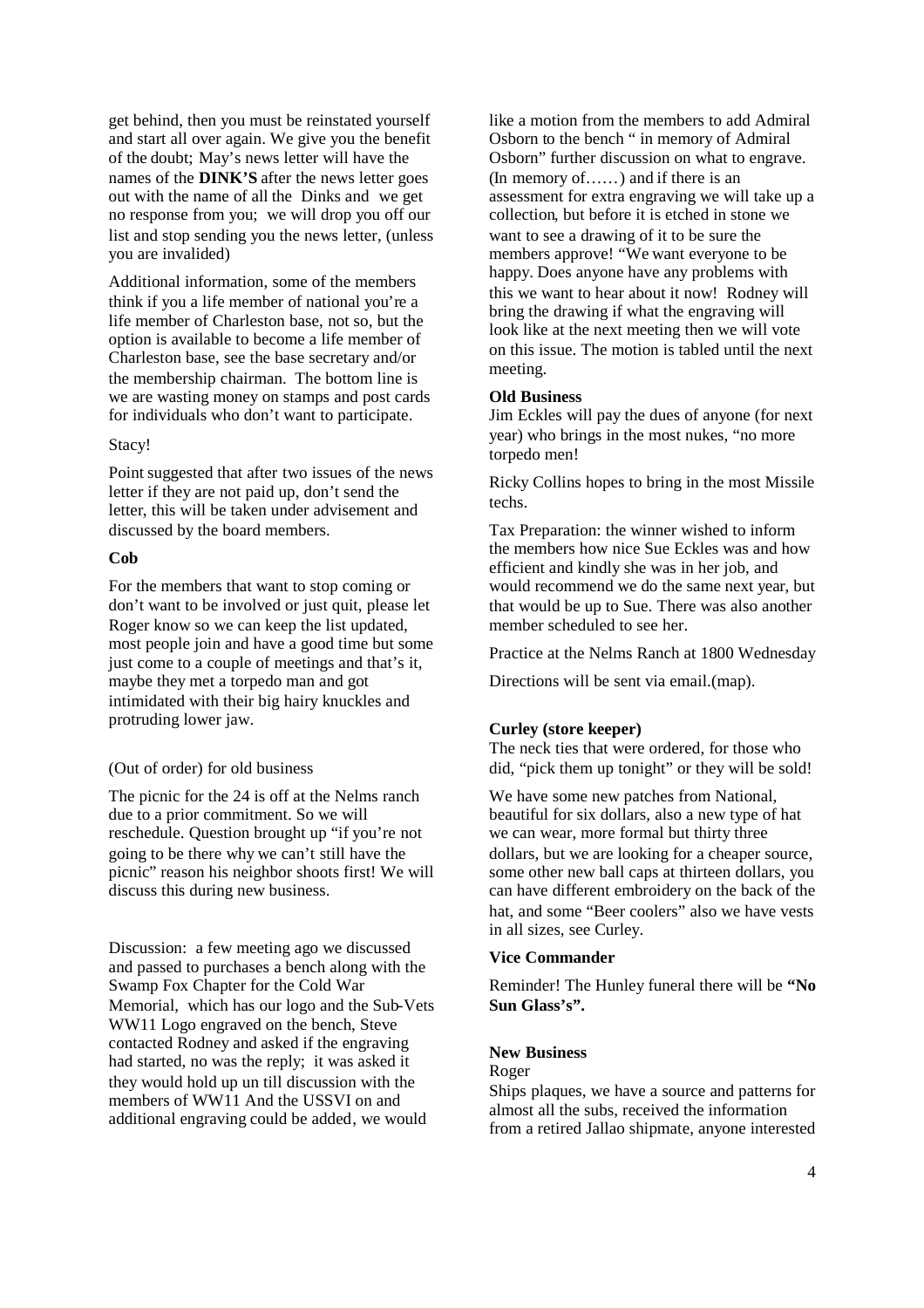I'll give you the email address. Buddha also has a contact in Monck's corner and will check the details.

#### **The good of the order**

Mike Emerson, there is a site that sells various things on the life of a submarine sailor and also items for the Grand sons of a submarine sailor, see Mike for more details and the email address.

#### **Cob**

When you leave pick up your trash, glass's and bottles.

**For those of us who enjoyed the nice snacks the girls do for us at our meetings, please beef up the tip jar. Last month the girls were not to happy for all the work they did, we had over 67 at the meeting and the girls only got 18 dollars not good guys.**

### **Ben Heber**

Has a Lab that is pure bread with papers went through field training but was gun shy, so we are looking for a good home for her.

#### **Mike**

At 10 this evening on ABC a program on some of the health benefits and a class action suit that is going on this will probably affect our benefits down the road.



Closing prayer

Let us pray: Lord be our lookout for life as we depart tonight. Watch over our families and us

As we go about our daily lives. Lord be the spirit and guide for our armed forces, the men who are doing what we have done In your name amen

**\*\* End of the minutes for April 2004 \*\***

Depth Charge drawing \$45.00, ticket 085 Mike Stuffle is the winner.

# **Notes from the secretary**

# **Dink List: Dink List: Dink List:**

Alison, Anderson, Borup, Brown, Carlson, Cline, Comp, Dentzman, Evans, Freligh, Gawronski, Girard, Hill, Koebel, La Rose, Madison, Maples, Northrop, Milton, Pierce, Popik, Ryan, Spear, Strukely, Stump, Vandriver, Walsh, you guys are **Dink**, if I have made an error let me know.

# **Cob's stuff**

A bit of disappointing news from Jacksonville, We didn't get next years District four convention. We had a great presentation thanks to Keith and Steve, Tim, and JD from Aiken. They did not have a presentation or any real program set up, but they had about **12 or more members** attending. The vote was 20 to 27. Does this tell you anything?

Bluntly we had a **PISS POOR TURNOUT** for two bases. Remember Gents the same old people can't do everything all the time, admittedly, we did not do a good job of advertising and getting the **word** out about the convention **to the troops**. Remember when an Item comes to the floor to **support a project** ask questions and support it if you vote for it!

I met a lot of new shipmates and visited with a few old ones. Come to think about it we were all quite **old**. Whitey Mack was our guest speaker for the banquet and John Macants, the son of the Permit captain of WWII was the luncheon speaker. They had all kinds of stuff for sale and free.

Remember the following names during our up coming national elections, John **Markiewicz; Candidate for USSVI National Secretary and George Boyle for Eastern Regional director.** They are both from district four and we need some say in national. District four has 1500 USSVI members over 1/3 of the entire eastern region.

The forms should be coming out soon. PLEASE! PLEASE! Read them carefully and vote. **Please bring your forms to the meeting or mail it to Buddha.**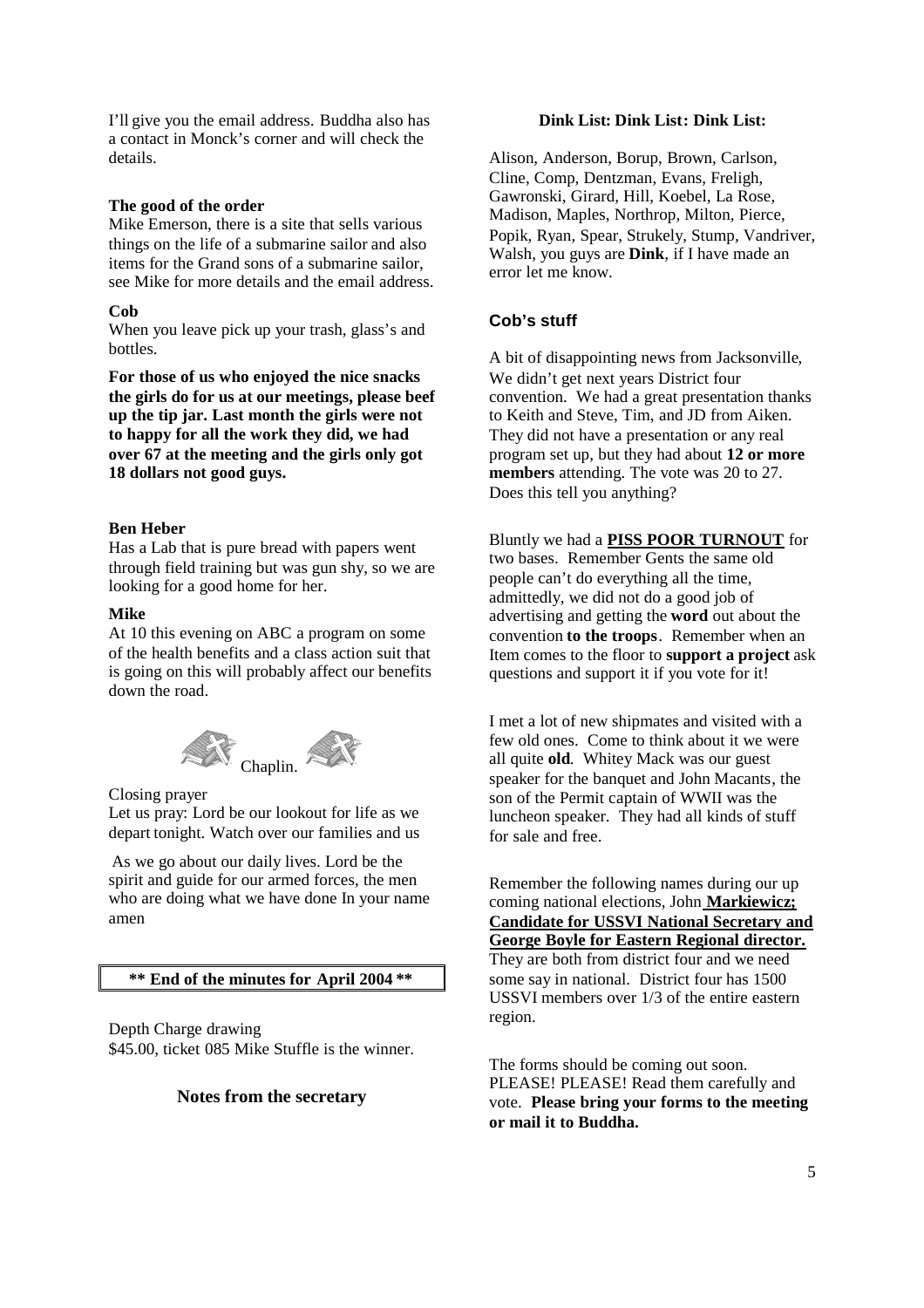Rick Wise and Roger Gibson have developed a new diet. It is called inside Little David on Bright Sunny Days.

I will have information on the International Sub Vet meetings. This year will be in Odessa and next year Argentina.

\*\*

Letter from Glen McConnell, president Pro Tempore, South Carolina Senate, to Steve Nelms

April 27, 2004

Dear Steve,

I did not want to let one more day pass without writing to express my deep and personal Appreciation for your tireless efforts on behalf of the submarine veteran participation in the funeral for the last crew of the H.L. Hunley submarine. I know that this took a lot of time, effort, and dedication but you will always know the vital role that you and your organization played in this memorable occasion.

I could not have been prouder of all the subvets as they marched forward with the caskets and performed so proficiently. Your participation was a true honor to those brave heroes and I know that they would have been as proud as I. You served your country well in the past and now you have proven your ability and desire to continue that commitment. I applaud each and everyone of you and hope that you will convey my feelings to every member of your organization.

Thank you seems so inadequate but please know that it is heartfelt. I salute you on a job well done!

With warmest personal regards, I remain

Sincerely*, Glen* Glenn F. McConnell, President Pro Tempore South Carolina Senate Chairman, the Hunley Commission

Continue Praying for our troops Lord Keep them out of harms way be with them always send your angel's to watch over them.



For our fallen Soldiers and Marines and Airmen thank you for you sacrifice, you laid down your lives for us that we may have peace what greater gift is there then one to give his life that we may live.

# **Thank you and God bless our President.**



Happy birthday to you all April and May Carlson, Clarkin, Cline, Comp, DeWitt, Gallagher, Gibson, Giannetto, Heber, Hill, Hyatt, Houck, Lanegan, Lufkin, Mullin, Nichols, O Meally, Paris, Patterson, Shoesmith, Sparger, Sparks, Sutton, Van Cott, Vlam, Walsh, Wikeen, to all happy birthday to you all.

The little David Project, thanks to the tireless effort of sub vets members who helped in this endeavor, much was accomplished from the start, from a rusting and rotted out "Replica" to what it is now, there are many credits to go around, not just one bat to all who chipped in and got involved, that's what a team effort is. Many man hours were expended from the start to the finish.

Tuesday the forth of May 4, 2004 was a productive on little David, and Wednesday will be the finishing touches, we started this project in December the ninth many man hours were expended, for all who helped we thank you